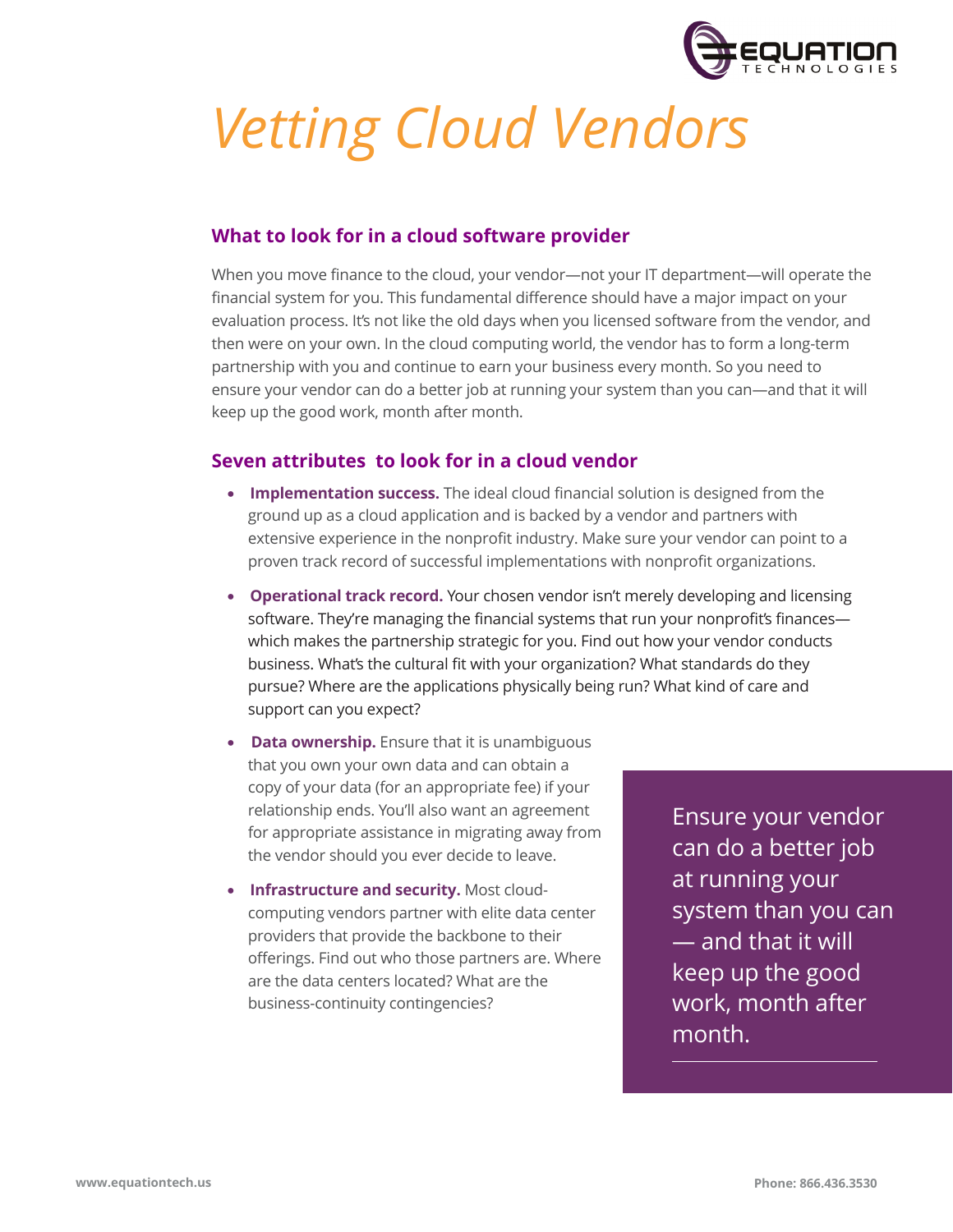What security standards have they adopted? Can they deliver guaranteed and appropriate levels of uptime? How do they prevent, detect, and remediate physical and network security breaches? Thoroughly evaluate each vendor's network operations center and technology infrastructure.

**ROI/TCO.** Although the financial models can vary significantly, the total cost of ownership is typically far lower for cloud computing systems than it is for on-premises and hosted systems. Take the time to carefully structure proper ROI scenarios and timelines to determine the investments and payback periods. The only ongoing costs should be monthly fees for the software subscription, training, and configuration. If you are comparing cloud to on-premises, remember that software licensing for an on-premises solution actually makes up a very small percentage of its total cost. Additional ongoing costs may include customization, hardware, IT personnel, maintenance, training, tuning, network maintenance, and much more. And that translates into a far more difficult investment hurdle. What's more, cloud computing costs are taken entirely from OPEX, whereas on-premises deployments typically include even larger OPEX plus significant CAPEX investments. (See Figure 1.)



## **Cloud Computing Turns CAPEX into OPEX**



• **Support agreement.** A good support agreement will specify what level of support is free with subscription and will offer several levels of additional support. If it is important to you to have access to U.S. based experts, find out where your vendor's support team is located. It's also a good idea to inquire about the people on your support team. Will there be accounting experts and seasoned representatives available to you, if needed?Beyond technical support, how else will your vendor support you? (e.g., will you have a dedicated customer account manager?)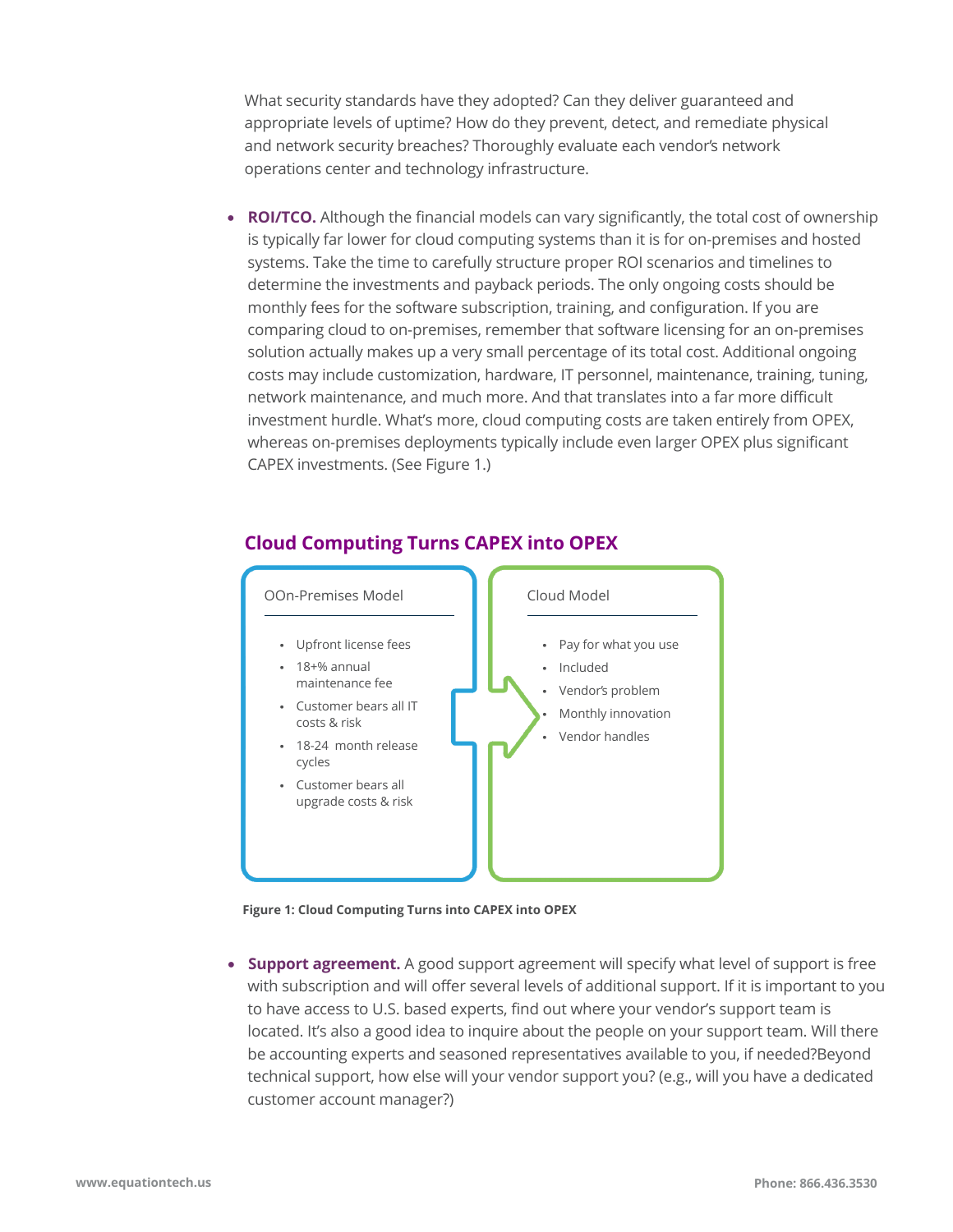• **Service level agreements.** Given the stakes, a world-class service level agreement (SLA) is a non-negotiable requirement when dealing with a cloud-computing vendor. With cloud computing, you rely more heavily on your vendor for support. You can't simply walk down the hall to ask your IT department for assistance if you encounter a system problem. Make sure your vendor has the appropriate infrastructure to offer the best expertise and responsiveness, and be sure to get an ironclad, comprehensive SLA. As the basis of your relationship, this document can be enforced for many years and is essential to setting expectations and insulating your organization from risks. Look for SLA transparency from vendors who are unafraid to publish 12-month histories and current system status on their public websites. lf a vendor does not have a public system-status website, it should be a major red flag that they may not have a complete handle on their operations.

#### **Seven SLA must-haves**

Your vendor's Service Level Agreement should specify incentives and penalties for these performance metrics—and more. Make sure you've got the following areas covered, in writing:

- **System availability.** Look for a vendor that can commit to 99% availability or higher.
- **Disaster recovery.** If there's a data center disaster, make sure that you'll be back up in 24 hours, and that you'll lose no more than 2 hours of data.
- **Data integrity and ownership.** If you decide to leave your cloud vendor in the future, you should be able to get your data out of the vendor's system—period.
- **Support response.** As a general rule, your vendor should be transparent about what constitutes a high priority, medium priority, and lower priority issue—and should be able to respond to high priority requests within one to two hours.
- **Escalation procedures.** If you have a support case that you feel needs to be escalated, be provided with a clear escalation path and the contact information of at least three people to contact.
- **Maintenance communication.** Your vendor should let you know when regular recurring maintenance activities take place, and should post a special notification if any maintenance activity is expected to take longer than normal.
- **Product communication.** Your vendor should commit to providing regular updates on new product features and product release notes.